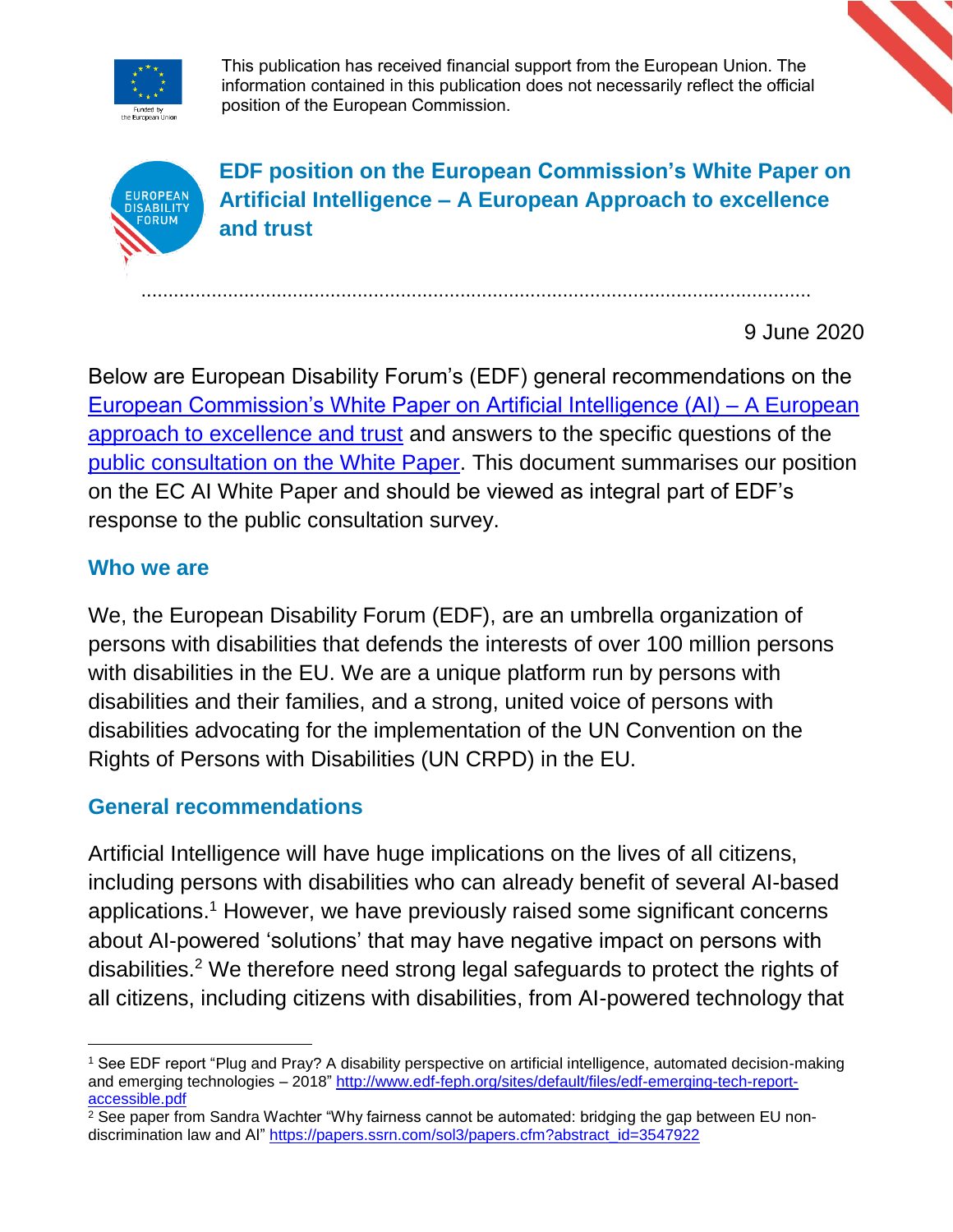could discriminate them and cause harm. In this context, an assessment of the potential gaps in human rights law that currently protect European citizens is required.<sup>3</sup> In addition, specific legislation regulating AI is necessary, in line with European accessibility legislation and standards, with strong emphasis on safeguarding fundamental rights of citizens, ensuring inclusive participatory approach to AI development and human oversight, as well as clear and effective liability, accountability and redress mechanisms. Self-regulation and voluntary compliance with set of guidelines are not enough to offer reassurance to consumers with disabilities.

Europe has a unique landscape of diversity, including cultural and linguistic (this includes diversity of sign languages in Europe), which is a potential source of innovation for AI, and can be utilised to advance social justice and substantive equality. To ensure this potential is sufficiently realised, it is important that wide diversity of citizens, including persons with disabilities, are involved in AI development and deployment. Therefore, the EU and Member States need to proactively promote inclusive innovation principles and empower citizens to exercise informed choice and control in relation to AI-based services and products. There is also a need to educate citizens, including citizens with disabilities, about AI, automated decision-making and how personal data, including sensitive personal data such as information about disability, is used in AI-powered technology.

## **Section 1 - An ecosystem of excellence**

### **Actions proposed in section 4 of the White Paper on AI. Are there other actions that should be considered?**

When working with Member States, the Coordinated Plan should consider societal wellbeing, the broadest possible range of users, and that all members of society equally benefit from AI. Research and Innovation efforts should include

<sup>&</sup>lt;sup>3</sup> The EU still lacks a horizontal antidiscrimination legislation, as the proposed Equal Treatment Directive is blocked in the Council for over a decade now.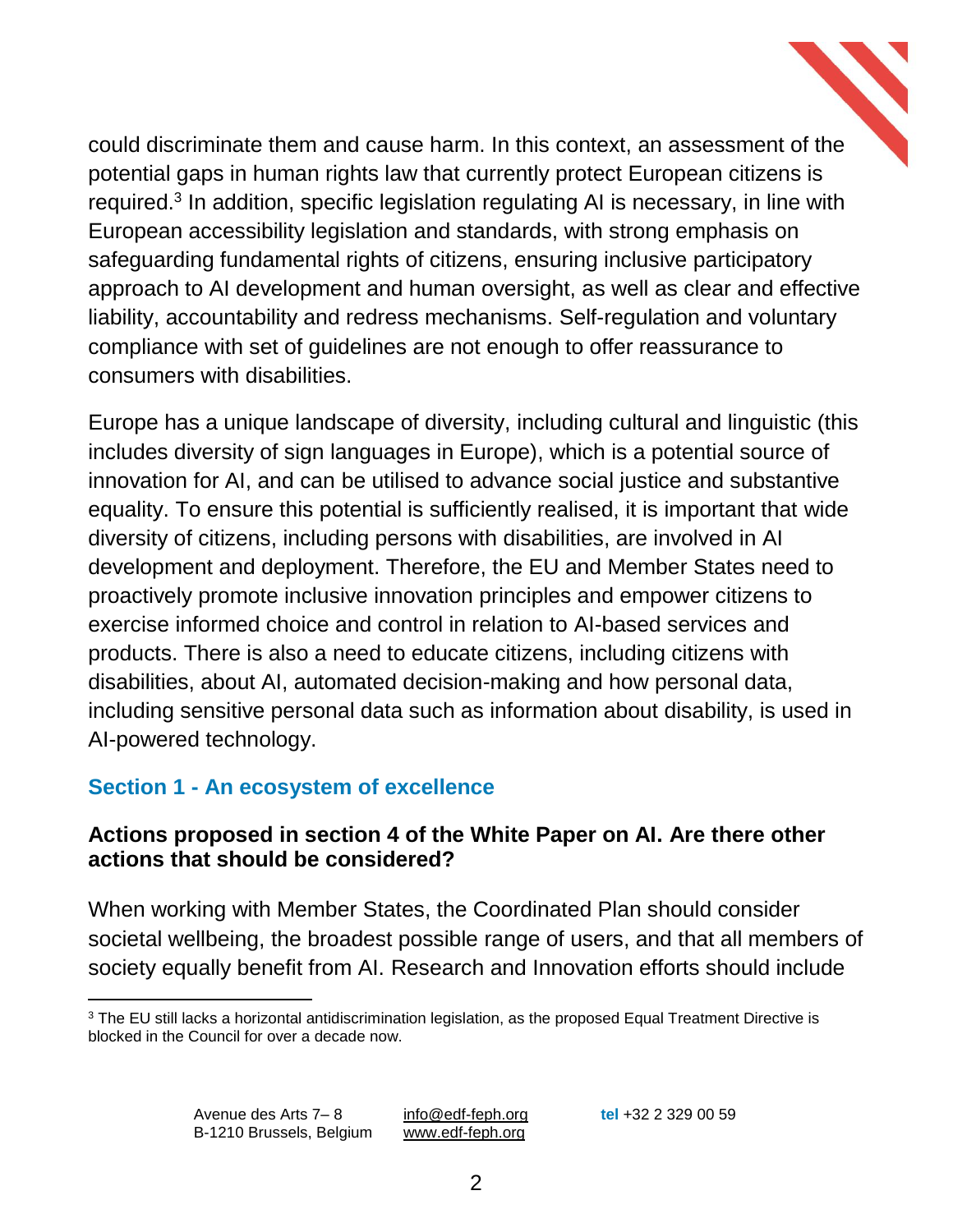participation of persons with disabilities to ensure that as affected stakeholders they are considered throughout the whole development and implementation cycle of AI applications. Accessibility of skill-building initiatives, communication to raise awareness on AI is vital. Awareness-raising initiatives under the Digital Education Action Plan should prepare citizens to take informed decisions in relation to AI. This Action Plan should also integrate and emphasize the importance of inclusive innovation, accessibility following a design for all approach, as well as anti-discrimination responsibility/accountability measures. It should also include 'plain English' and 'easy-to-read' information about AI so that everyone understands what it means. Public procurement of AI in healthcare, transport, and other fields should comply with EU public procurement legislation requiring assurance of accessibility. To ensure this in practice, the requirements of the European Accessibility Act, Web Accessibility Directive and the [European Standard on accessibility of ICT products and](https://www.etsi.org/deliver/etsi_en/301500_301599/301549/03.01.01_60/en_301549v030101p.pdf)  [services \(EN 301 549 V3.1.1\)](https://www.etsi.org/deliver/etsi_en/301500_301599/301549/03.01.01_60/en_301549v030101p.pdf) must be considered. The [European Standard EN](https://standards.cen.eu/dyn/www/f?p=204:110:0::::FSP_PROJECT,FSP_ORG_ID:62323,2301962&cs=1D28CFDC66E7CEF3CE441294CAA9FEABE)  17161 on "Design for All - [Accessibility following a Design for All approach in](https://standards.cen.eu/dyn/www/f?p=204:110:0::::FSP_PROJECT,FSP_ORG_ID:62323,2301962&cs=1D28CFDC66E7CEF3CE441294CAA9FEABE)  [products, goods and services -](https://standards.cen.eu/dyn/www/f?p=204:110:0::::FSP_PROJECT,FSP_ORG_ID:62323,2301962&cs=1D28CFDC66E7CEF3CE441294CAA9FEABE) Extending the range of users" can also be useful. Importantly, safeguards and criteria should be developed to ensure that use of AI by public bodies does not lead to aggravation of discrimination and marginalisation of persons with disabilities, and increase inequality gaps in society.<sup>4</sup> AI should instead be used to promote equality and contribute to social justice, for example through advancing accessibility for persons with disabilities. To ensure this, persons with disabilities must be able to engage in the design and development of AI applications from the outset. They must also be able to participate in mechanisms of oversight and public accountability during implementation.

### **Revising the Coordinated Plan on AI (Action 1). Are there other areas that that should be considered?**

l <sup>4</sup> Some of those risks where highlights in our ['Plug and Pray'](http://www.edf-feph.org/sites/default/files/edf-emerging-tech-report-accessible.pdf) report.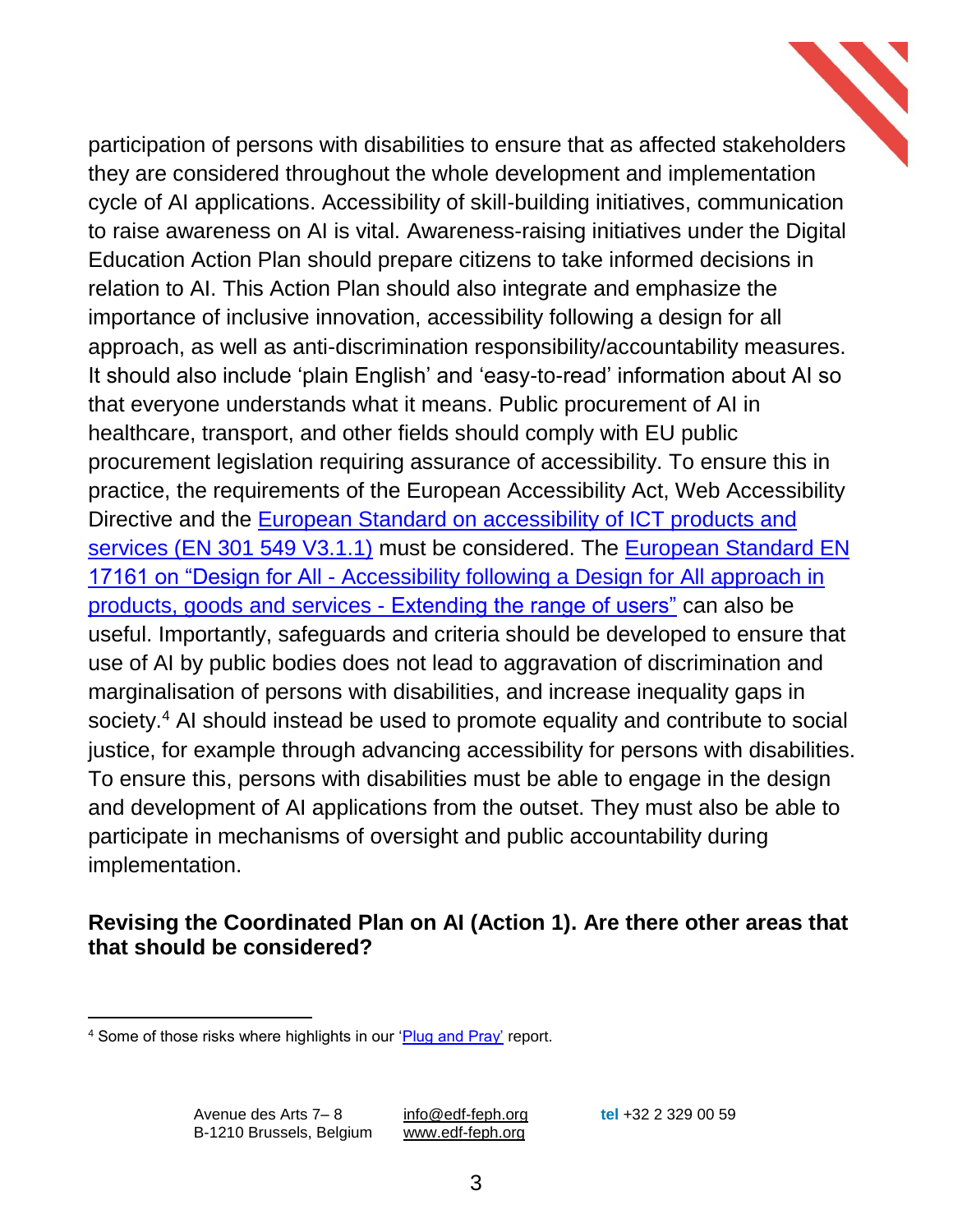Research and innovation, uptake of technologies by private and public sector, development of skills must ensure accessibility and collaboration with societal stakeholders such as organisations of persons with disabilities (DPOs) to ensure that development brought by AI does not increase existing barriers and equality gaps – benefits are equally reaped by all members of society. The coordinated plan and Member State strategies should incorporate assurance of human rights, assessment of societal impacts of AI and automation, as well as democratic oversight from affected stakeholders.

#### **A united and strengthened research and innovation community striving for excellence. Are there any other actions to strengthen the research and innovation community that should be given a priority?**

It is important to ensure the participation of societal stakeholders in research and innovation, including through funding that enables their participation on an equal basis with other stakeholders. DPOs have extensive knowledge in userexperience and often expertise on accessibility, so can be important contributors to innovation. The whole process needs to be based on an inclusive and participatory approach to ensure that the developed products and services benefit everyone equally and are not biased against certain social groups, such as those with disabilities. Research and innovation should also prioritise assessment of fundamental rights and the societal impact of AI. Finally, strict guidelines and criteria should ensure that no EU funding is used to create AIbased products and services that are inaccessible for persons with disabilities, breach their fundamental rights or exacerbate inequalities in any other way. We suggest that meaningful participation of persons with disabilities should be an essential criterion for EU funding focusing on research and innovation.

### **Focusing on Small and Medium Enterprises (SMEs). Are there any other tasks that you consider important for specialised Digital Innovations Hubs?**

Avenue des Arts 7– 8 [info@edf-feph.org](mailto:info@edf-feph.org) **tel** +32 2 329 00 59 B-1210 Brussels, Belgium [www.edf-feph.org](http://www.edf-feph.org/)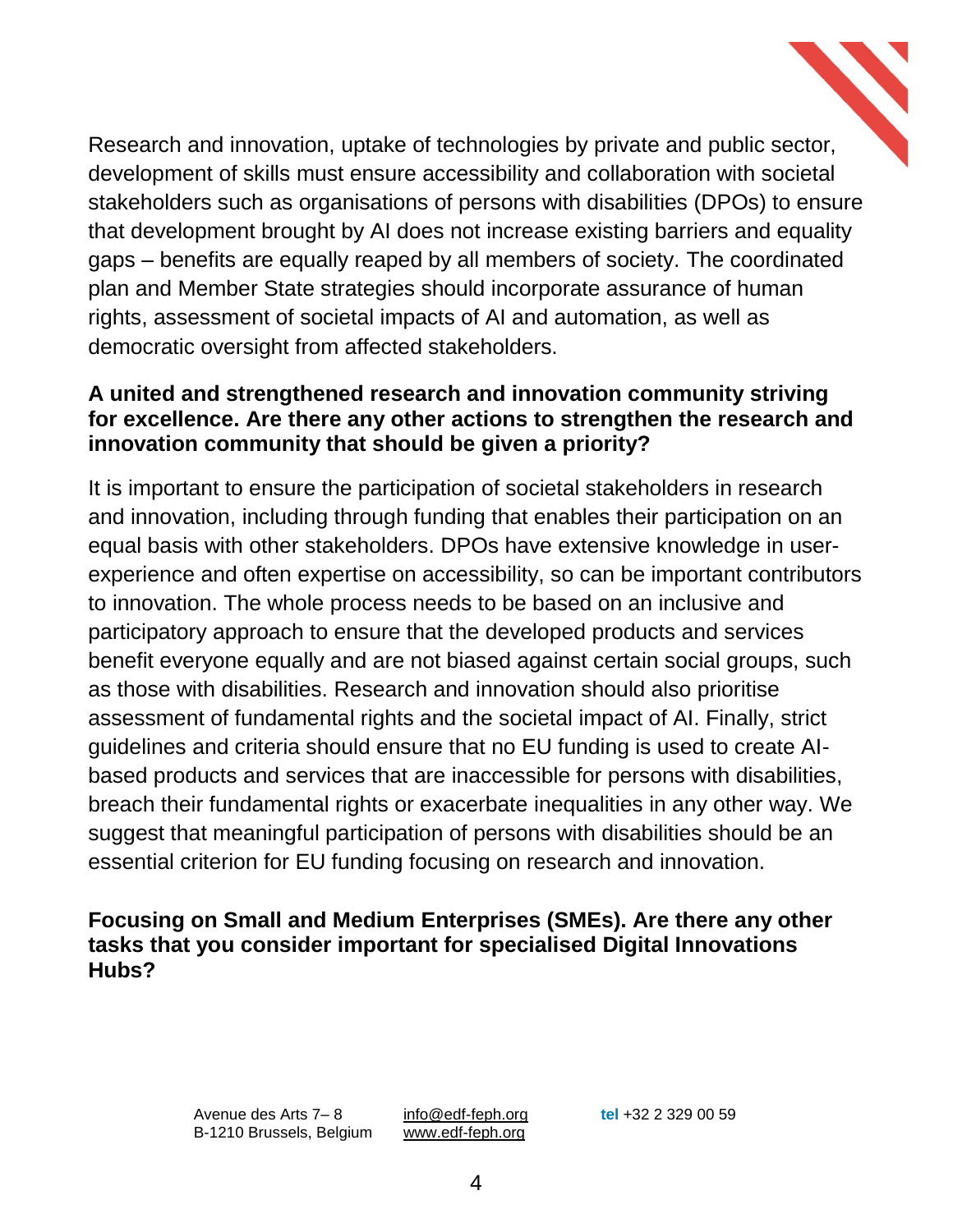

Digital Innovation Hubs must also ensure that SME and potential partners uphold fundamental rights, accessibility and inclusive participation principles and laws during development and application of AI. DPOs must be consulted and enabled to participate in partnerships at equal level around AI projects. Ex ante rules for financing of AI projects by SME should also apply in reference to accessibility, fundamental rights and non-discrimination of persons with disabilities.

# **Section 2 - An ecosystem of trust**

### **Concerns about AI. Do you have any other concerns about AI that are not mentioned above?**

Aggravation of inequalities: AI could increase existing inequalities for certain demographics such as persons with disabilities, if development and implementation of AI applications do not consider the requirements, interests and concerns of these individuals. There are plenty of examples of discriminatory AI-powered technologies being adopted at pace. For example, we are aware of large companies using AI in the EU to screen candidates for jobs whereby an algorithm is used to analyse how individuals answer preselected questions in a recorded video interview, grading their verbal responses and facial movements. We are concerned about the assumptions that are made about what a candidate should look like or how they should behave in front of a video. This technology could discriminate against a range of candidates with disabilities (e.g. people who have had a stroke, blind people, etc.).<sup>5</sup> An AI-based solution for transport services will most likely dismiss the way which persons with disabilities travel (e.g. needing passengers' assistance, taking more time to go through the accessible paths), thus aggravating barriers and difficulties. These are only few examples of potential harm and discrimination that AI-based solutions could cause if safeguards and strong regulatory framework is not in place. Therefore a 'Design for All' approach must be ensured in the development of smart mobility using AI. Also, to avoid this, persons with

l

<sup>5</sup> https://www.vox.com/recode/2019/12/12/20993665/artificial-intelligence-ai-job-screen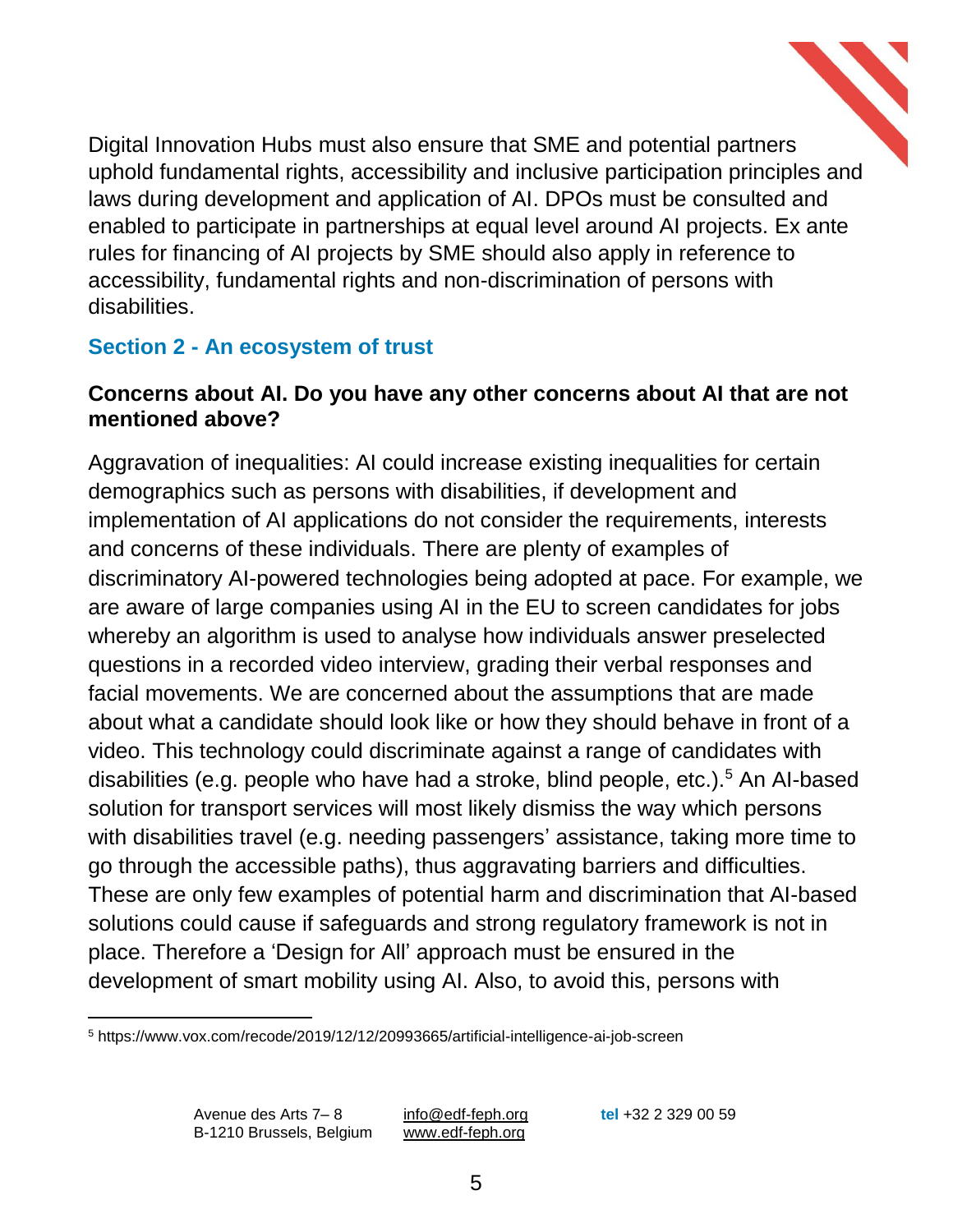

### **Do you think that the concerns expressed above can be addressed by EU legislation? If not, do you think that there should be specific new rules for AI systems?**

The current EU legal framework does not sufficiently address the risks we identified. It is important to consider that current EU equal treatment and accessibility-related legislation is not comprehensive. For example, EU equal treatment legislation protects rights of persons with disabilities only in employment and vocational training, leaving out vital aspects of daily life such as education, healthcare, and social services, among others. The European Accessibility Act does not sufficiently address transport and built environment accessibility. So, specific rules guaranteeing accessibility and protection of fundamental rights for AI systems are needed.

#### **If you think that new rules are necessary for AI system, do you agree that the introduction of new compulsory requirements should be limited to**

Avenue des Arts 7– 8 [info@edf-feph.org](mailto:info@edf-feph.org) **tel** +32 2 329 00 59 B-1210 Brussels, Belgium [www.edf-feph.org](http://www.edf-feph.org/)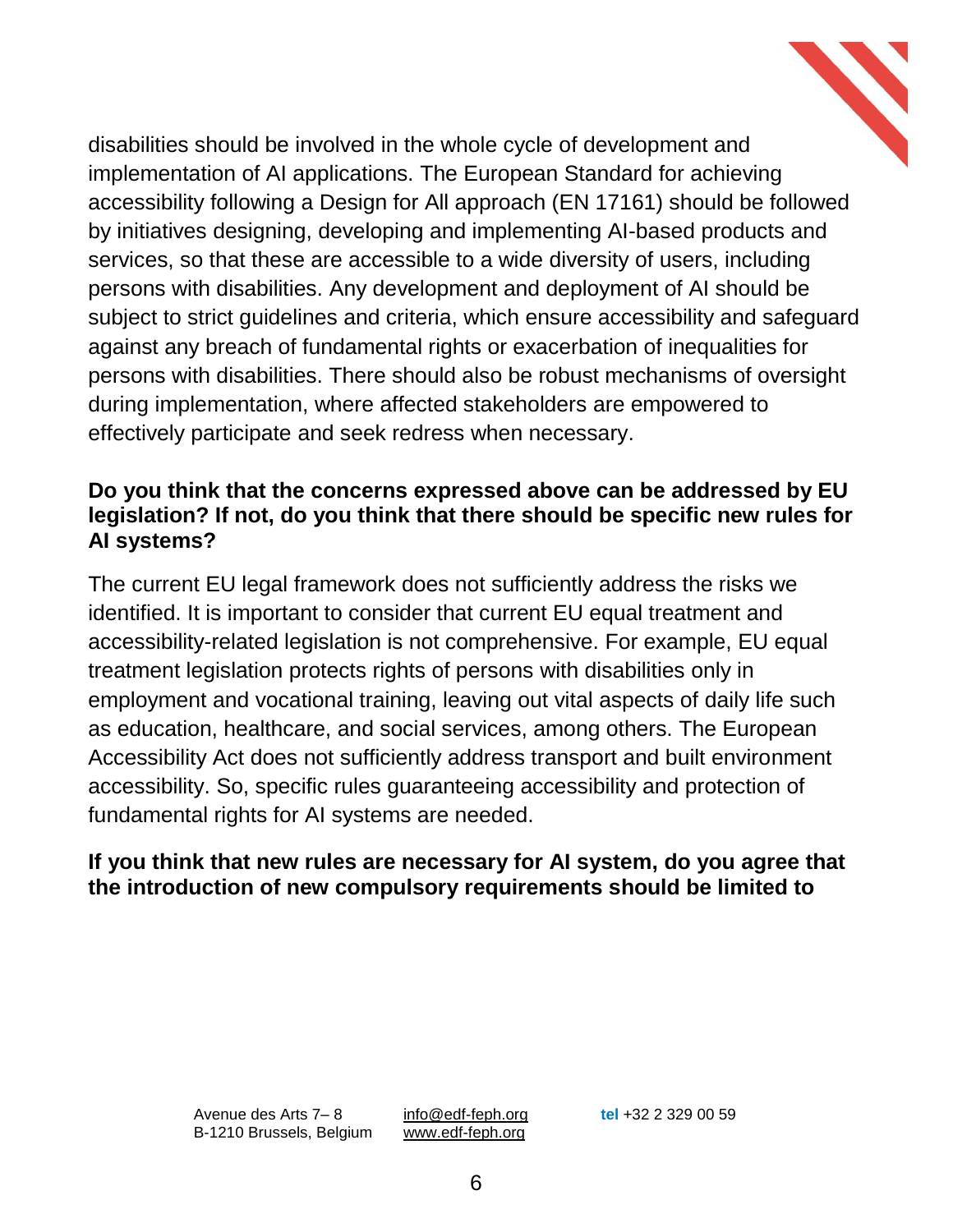#### **high-risk applications (where the possible harm caused by the AI system is particularly high)?**

The White Paper rightly acknowledges that in certain cases just the use of AI will be a sufficient criterion to consider its application high-risk. The Paper also notes concerns, such as non-transparency of AI algorithms, 'mutation' capabilities of AI-based products that may result in unforeseen risks and expansion of our understanding of safety. Therefore, limiting the proposed requirements to a list of 'high-risk' AI applications does not seem to be a futureproof approach. It raises many concerns, because risks may evolve over time and vary, considering human diversity (for example, a person using a wheelchair may need to move backwards when crossing a road, will an AIbased application consider the risk of such an exceptional case?). Consequently, at first, the focus should not be on high and low risk applications but on setting boundaries to the domains in which AI can be deployed (e.g. when the automated decision taken by an AI-based solution has even a small chance of harming or discriminating against people), as AI will in most cases not consider people who are largely out of societal ideas of "the norm", like persons with disabilities.

## **If you wish, please indicate the AI application or use that is most concerning ("high-risk") from your perspective:**

See previous answer. AI is run on datasets, when these datasets refer to people or people's behaviour, minority groups such as persons with disabilities have a high risk of not being taken into consideration, even in qualified as low-risk AI applications. Therefore, the assessment should be done on a domain by domain basis, taking into consideration all potential implications for the widest range of people. So first, the EU must set the limits as well as ex ante and regular ex post evaluations of those allowed AI systems. These evaluations are crucial for all AI-based products and services, particularly those affecting the everyday lives of citizens. As mentioned above, any AI application affecting citizens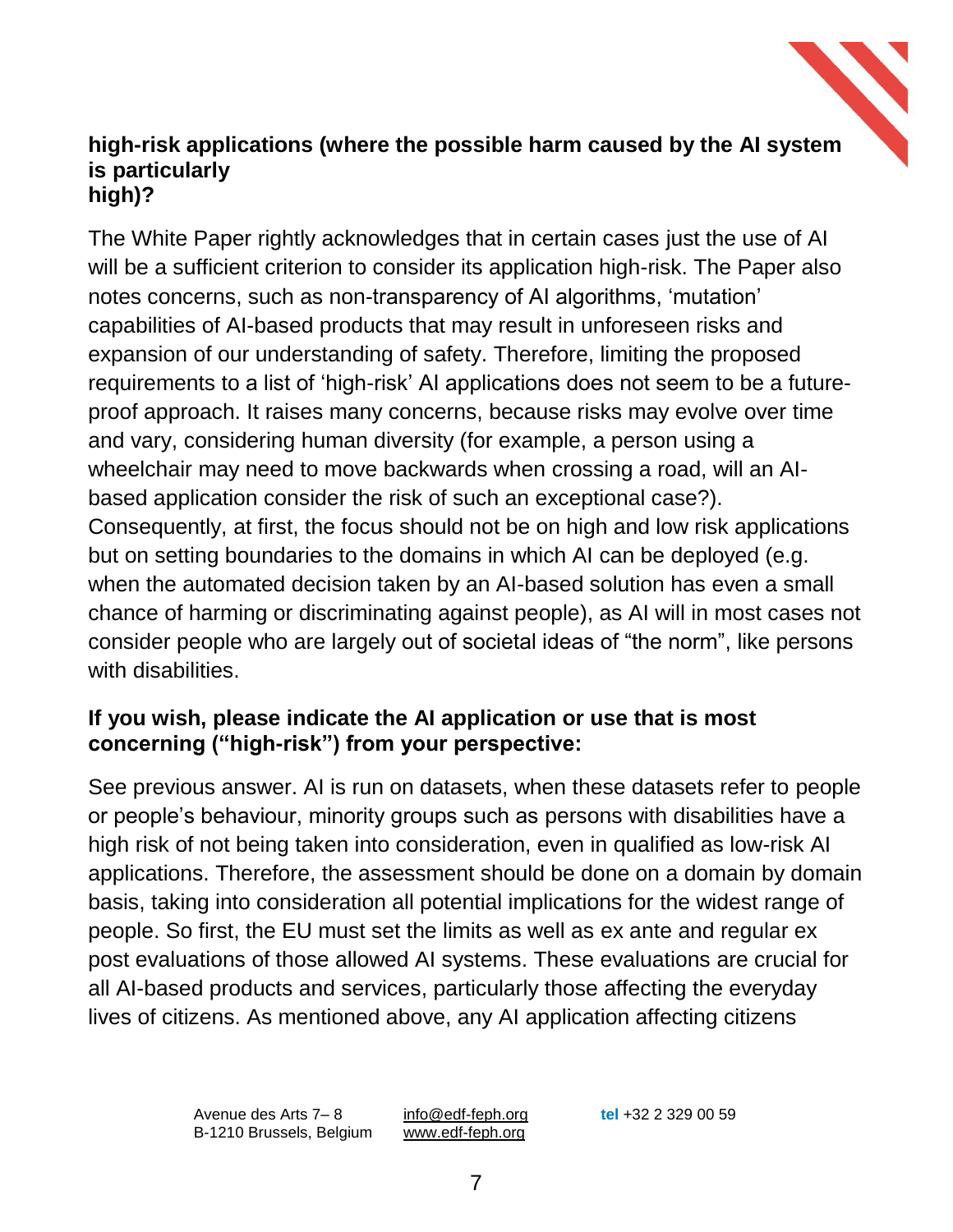should be considered with the presumption of being high-risk as a starting point. The White Paper notes healthcare, transport, energy and areas of the public sector, such as asylum, migration, border control and judiciary, social security and employment services as potential high-risk AI application sectors. Similarly, as we highlighted, use of AI for private recruitment, to determine candidates' 'employability' can discriminate against candidates with speech impairments, and other disabilities, and have negative long-term consequences for life-long career opportunities those affected. While there are sectors where high-risk of AI use is more self-evident (such as those noted in the White Paper), it is important to carefully assess particular use of AI both in the public and private sectors to determine whether it poses high risk to affected persons. In addition, it is very important to understand and assess how the use of personal data in an AI context could have long term unintended consequences for persons with disabilities, for example people being turned down for credit or insurance.

**In addition to the existing EU legislation, in particular the data protection framework, including the General Data Protection Regulation and the Law Enforcement Directive, or, where relevant, the new possibly mandatory requirements foreseen above (see question above), do you think that the use of remote biometric identification systems (e.g. face recognition) and other technologies which may be used in public spaces need to be subject to further EU-level guidelines or regulation:**

Biometric identification systems should not be allowed in publicly accessible spaces, as they risk being highly discriminatory, often inaccessible for persons with disabilities, and deployed without the consent of affected persons. Sensitive data about an individuals' chronic illness or disability can be gathered without their consent, and later be used to discriminate against the person.

## **Do you have any further suggestion on a voluntary labelling system?**

Again, it will be very difficult to establish what is high-risk, as AI applications pose considerable transparency concerns and can change functionality during their lifespan. Especially, given that experience with AI use is still concerning for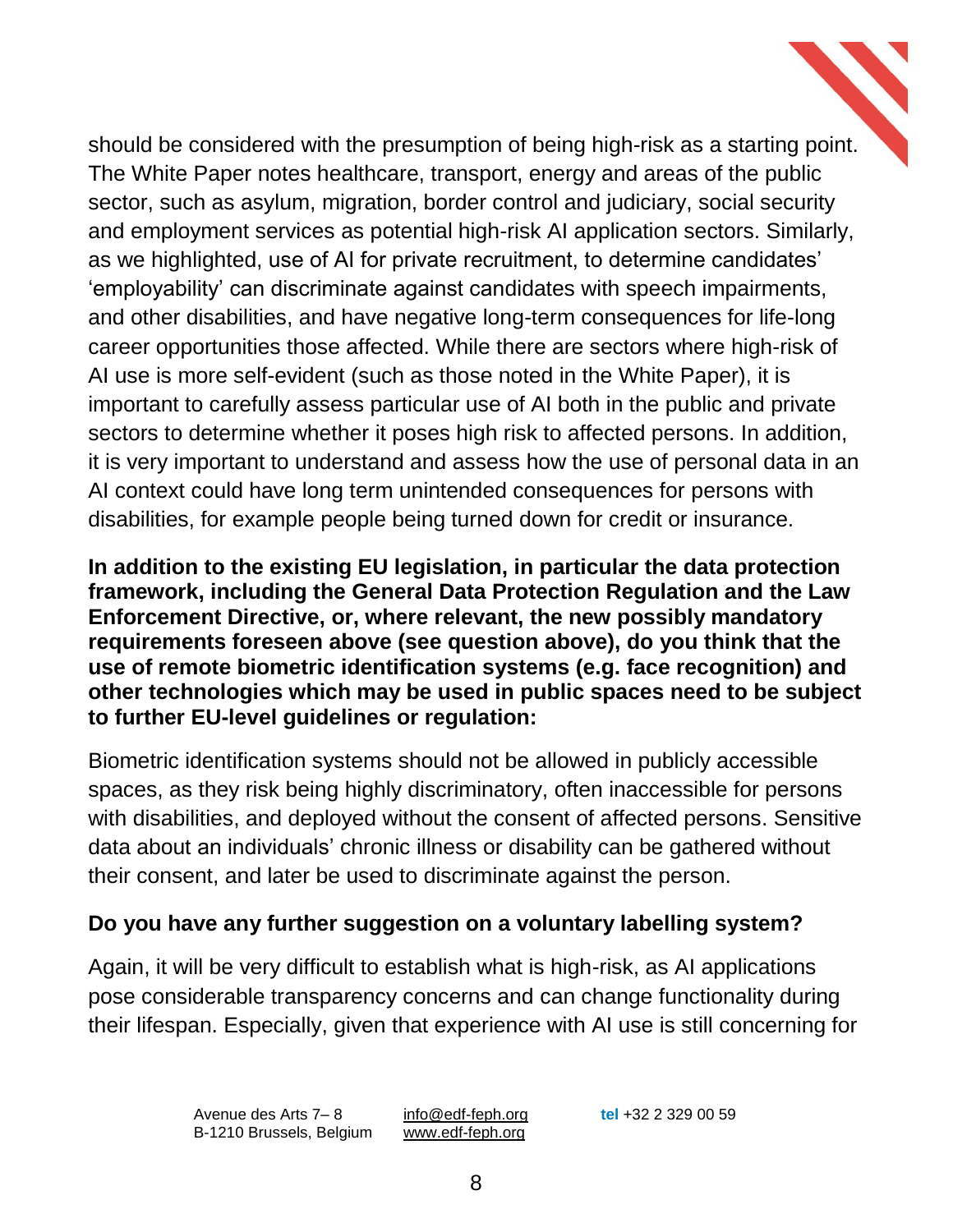

many citizens, strong regulatory frameworks with safeguarding mechanisms are vital. We need clear governance structures and robust enforcement of existing EU rules. This needs to be applied to all AI usage for the time being, with the possibility to review and soften compliance, if proven unduly demanding.

## **What is the best way to ensure that AI is trustworthy, secure and in respect of European values and rules?**

A combination of ex-ante compliance and ex-post enforcement mechanisms. Ex ante by means of external conformity assessment procedures, as well as an enforcement mechanism, to include a redress mechanism for users, must also be put in place. We also need to ensure that there is a good level of understanding of what AI is and how it works among the population. Public authorities should safeguard citizens against potential risks associated with AI, as many people who currently use AI-powered 'solutions' do not understand how their data is used by the technology industry.

# **Do you have any further suggestion on the assessment of compliance?**

It should be clearly stated that external conformity assessment procedures should be carried out by an independent public organisation to avoid private entities from unduly certifying clients for commercial reasons.

# **Section 3 – Safety and liability implications of AI, IoT and robotics**

## **In your opinion, are there any further risks to be expanded on to provide more legal certainty?**

Automated discrimination is likely to be far more difficult to detect as people do not have access to the algorithms that underpin them. This create significant legal uncertainty and will make it difficult to determine liability for AI-powered 'solutions'. There are other risks to consider, including risks impacted personal security, mental health, discrimination, inequality, and lack of accessibility and data privacy.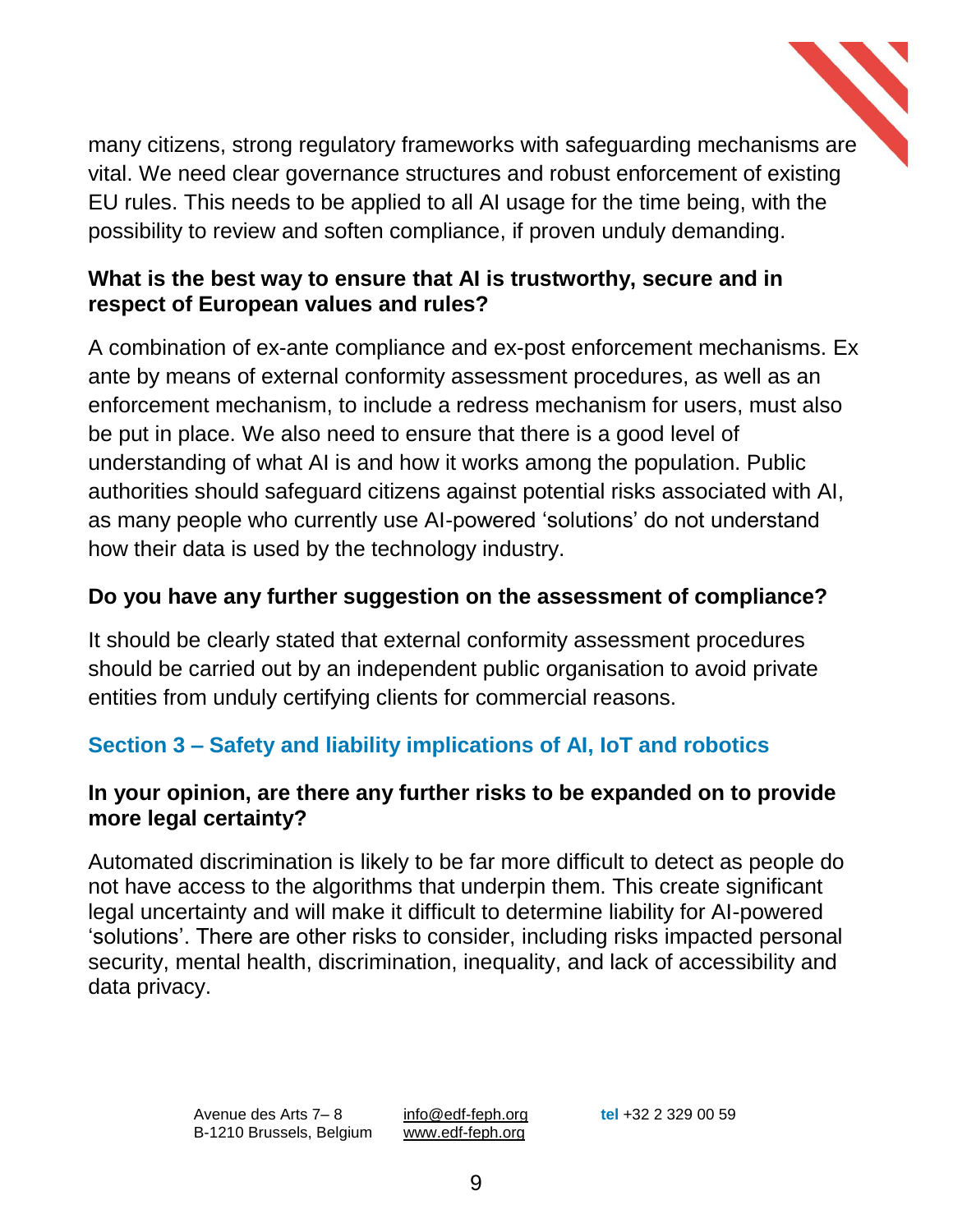

## **Do you have any further considerations regarding risk assessment procedures?**

Any assessment of risk to fundamental rights, non-discrimination, equality, accessibility, privacy, personal security and mental health should be based on an intersectional approach, considering full diversity of affected persons/groups in society. DPOs should be involved in such assessment procedures.

### **Do you think that the current EU legislative framework for liability (Product Liability Directive) should be amended to better cover the risks engendered by certain AI applications?**

The current EU legislative framework should be strengthened to take new risks into account. Any revision of current EU legislative framework on liability should ensure mechanisms for the users to claim their rights. For example, if a city or company procures an AI-based solution, which discriminates against persons with disabilities, there should be an accessible non-judicial mechanism prior to Court action that should be able to remedy the situation.

### **Do you think that the current national liability rules should be adapted for the operation of AI to better ensure proper compensation for damage and a fair allocation of liability? Do you have any further considerations?**

Yes. Persons affected by AI applications must be able to redress issues that have been observed. Copyright, database rights protection, or other forms of business confidentiality principles should not be used to prevent affected persons from seeking redress for harm caused, especially (but not limited to), cases of discrimination and breach of fundamental rights.

## **Useful resources:**

EDF report "Plug and Pray - A disability perspective on artificial intelligence, automated decision-making and emerging technologies": [http://www.edf](http://www.edf-feph.org/newsroom/news/edf-launches-report-plug-and-pray)[feph.org/newsroom/news/edf-launches-report-plug-and-pray](http://www.edf-feph.org/newsroom/news/edf-launches-report-plug-and-pray)